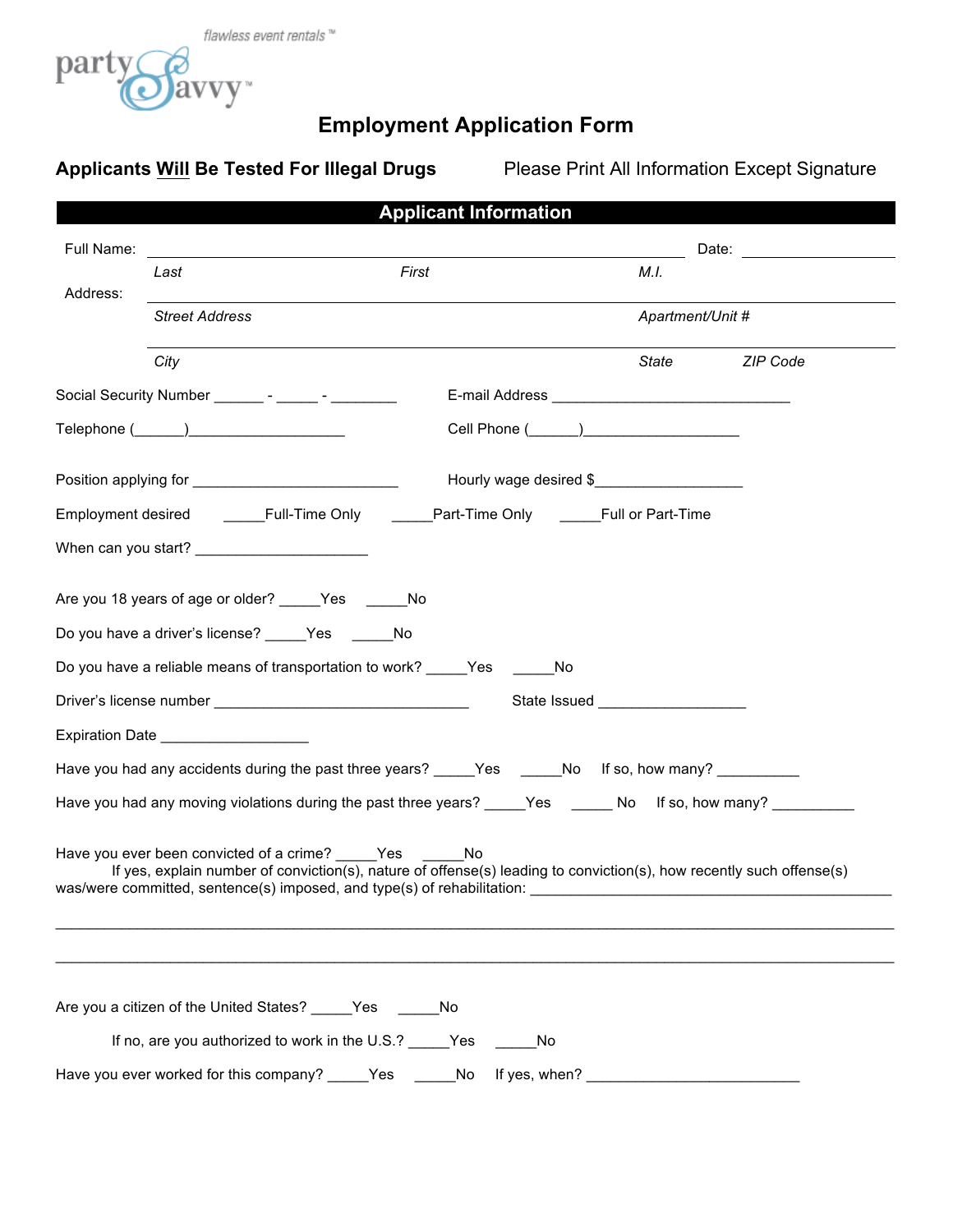### **Education / Training**

Have you obtained a high school diploma or GED Certificate? \_\_\_\_\_Yes \_\_\_\_\_\_No

| <b>School</b>                                       | <b>Name &amp; Location</b> | Number of years completed | Diploma/Degree |
|-----------------------------------------------------|----------------------------|---------------------------|----------------|
| <b>High School</b>                                  |                            |                           |                |
| <b>College/University</b>                           |                            |                           |                |
| <b>Specialized Courses &amp;</b><br><b>Training</b> |                            |                           |                |

| <b>Military Service</b>                                   |                                   |                |  |  |
|-----------------------------------------------------------|-----------------------------------|----------------|--|--|
| Have you ever been in the armed forces? _____Yes ______No |                                   |                |  |  |
| Are you now a member of the National Guard? Yes No        |                                   |                |  |  |
|                                                           | Enlistment Date <b>Enlistment</b> | Discharge Date |  |  |

### **Work Experience**

Please list your work experience beginning with your most recent job held. If you were self-employed, give firm name. **Attach additional sheets if necessary**. Feel free to attach a resume.

|                                                                                                                           | Name of last supervisor | <b>Employment Dates</b> | Pay or Salary |
|---------------------------------------------------------------------------------------------------------------------------|-------------------------|-------------------------|---------------|
|                                                                                                                           |                         |                         |               |
|                                                                                                                           |                         |                         |               |
|                                                                                                                           |                         |                         |               |
|                                                                                                                           | Your last job title     |                         |               |
|                                                                                                                           |                         |                         |               |
| Reason for leaving (please be specific):                                                                                  |                         |                         |               |
|                                                                                                                           |                         |                         |               |
| List the jobs you held, duties performed, skills used or learned, and advancements or promotions while you worked at this |                         |                         |               |
| company.                                                                                                                  |                         |                         |               |
|                                                                                                                           |                         |                         |               |
|                                                                                                                           |                         |                         |               |
|                                                                                                                           |                         |                         |               |
|                                                                                                                           |                         |                         |               |
|                                                                                                                           |                         |                         |               |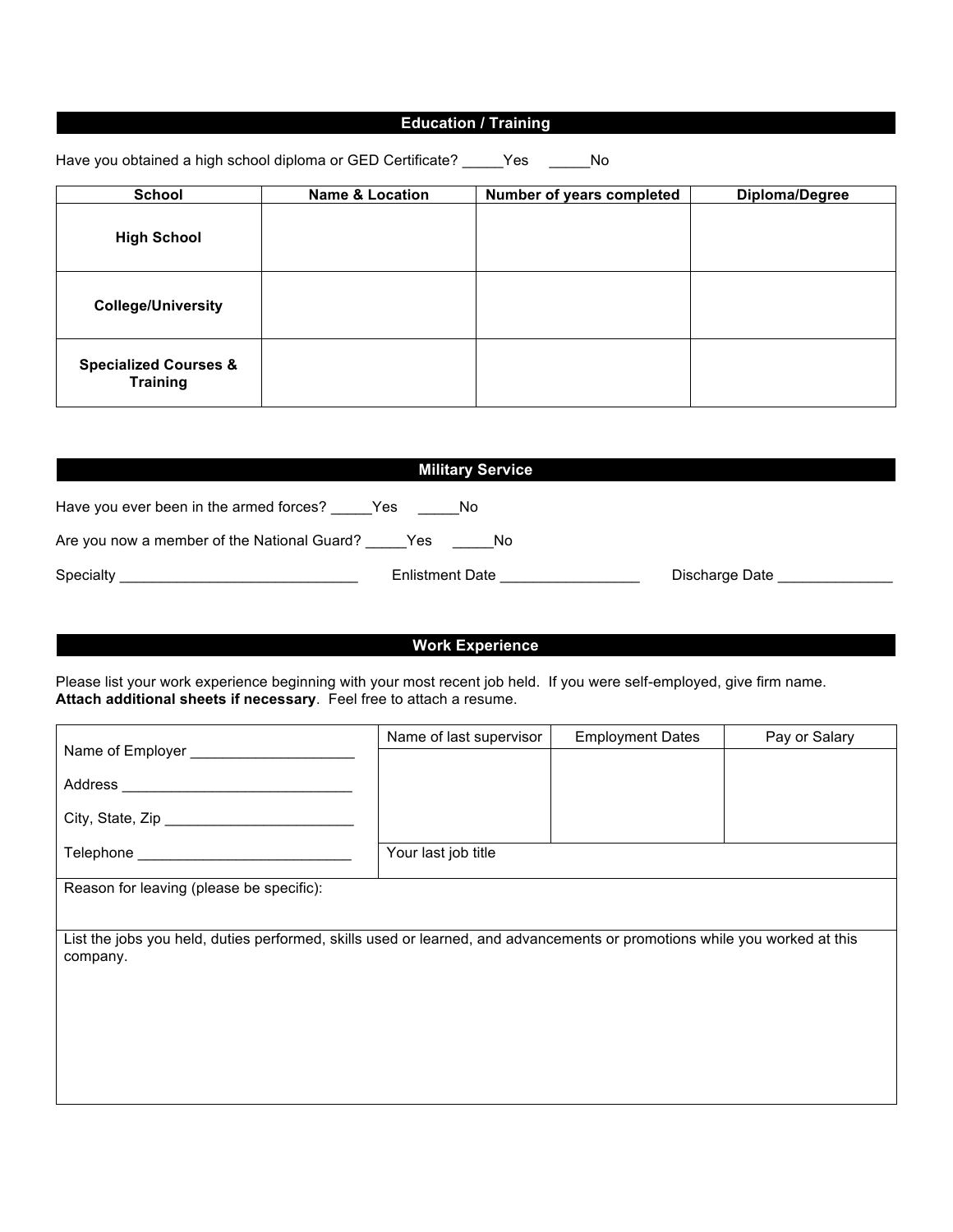## **Work Experience**

Please list your work experience for the **past five years** beginning with your most recent job held. If you were self-employed, give firm name. **Attach additional sheets if necessary**. Feel free to attach a resume.

|                                                                                                                                       | Name of last supervisor | <b>Employment Dates</b> | Pay or Salary |  |  |  |  |
|---------------------------------------------------------------------------------------------------------------------------------------|-------------------------|-------------------------|---------------|--|--|--|--|
| Name of Employer ___________                                                                                                          |                         |                         |               |  |  |  |  |
|                                                                                                                                       |                         |                         |               |  |  |  |  |
| City, State, Zip                                                                                                                      |                         |                         |               |  |  |  |  |
|                                                                                                                                       | Your last job title     |                         |               |  |  |  |  |
| Reason for leaving (please be specific):                                                                                              |                         |                         |               |  |  |  |  |
|                                                                                                                                       |                         |                         |               |  |  |  |  |
| List the jobs you held, duties performed, skills used or learned, and advancements or promotions while you worked at this<br>company. |                         |                         |               |  |  |  |  |
|                                                                                                                                       |                         |                         |               |  |  |  |  |
|                                                                                                                                       |                         |                         |               |  |  |  |  |
|                                                                                                                                       |                         |                         |               |  |  |  |  |
|                                                                                                                                       |                         |                         |               |  |  |  |  |
|                                                                                                                                       |                         |                         |               |  |  |  |  |

|                                                                                                                           | Name of last supervisor | <b>Employment Dates</b> | Pay or Salary |
|---------------------------------------------------------------------------------------------------------------------------|-------------------------|-------------------------|---------------|
| Name of Employer _____________                                                                                            |                         |                         |               |
|                                                                                                                           |                         |                         |               |
|                                                                                                                           |                         |                         |               |
|                                                                                                                           |                         |                         |               |
|                                                                                                                           | Your last job title     |                         |               |
| Reason for leaving (please be specific):                                                                                  |                         |                         |               |
|                                                                                                                           |                         |                         |               |
| List the jobs you held, duties performed, skills used or learned, and advancements or promotions while you worked at this |                         |                         |               |
| company.                                                                                                                  |                         |                         |               |
|                                                                                                                           |                         |                         |               |
|                                                                                                                           |                         |                         |               |
|                                                                                                                           |                         |                         |               |
|                                                                                                                           |                         |                         |               |
|                                                                                                                           |                         |                         |               |
|                                                                                                                           |                         |                         |               |